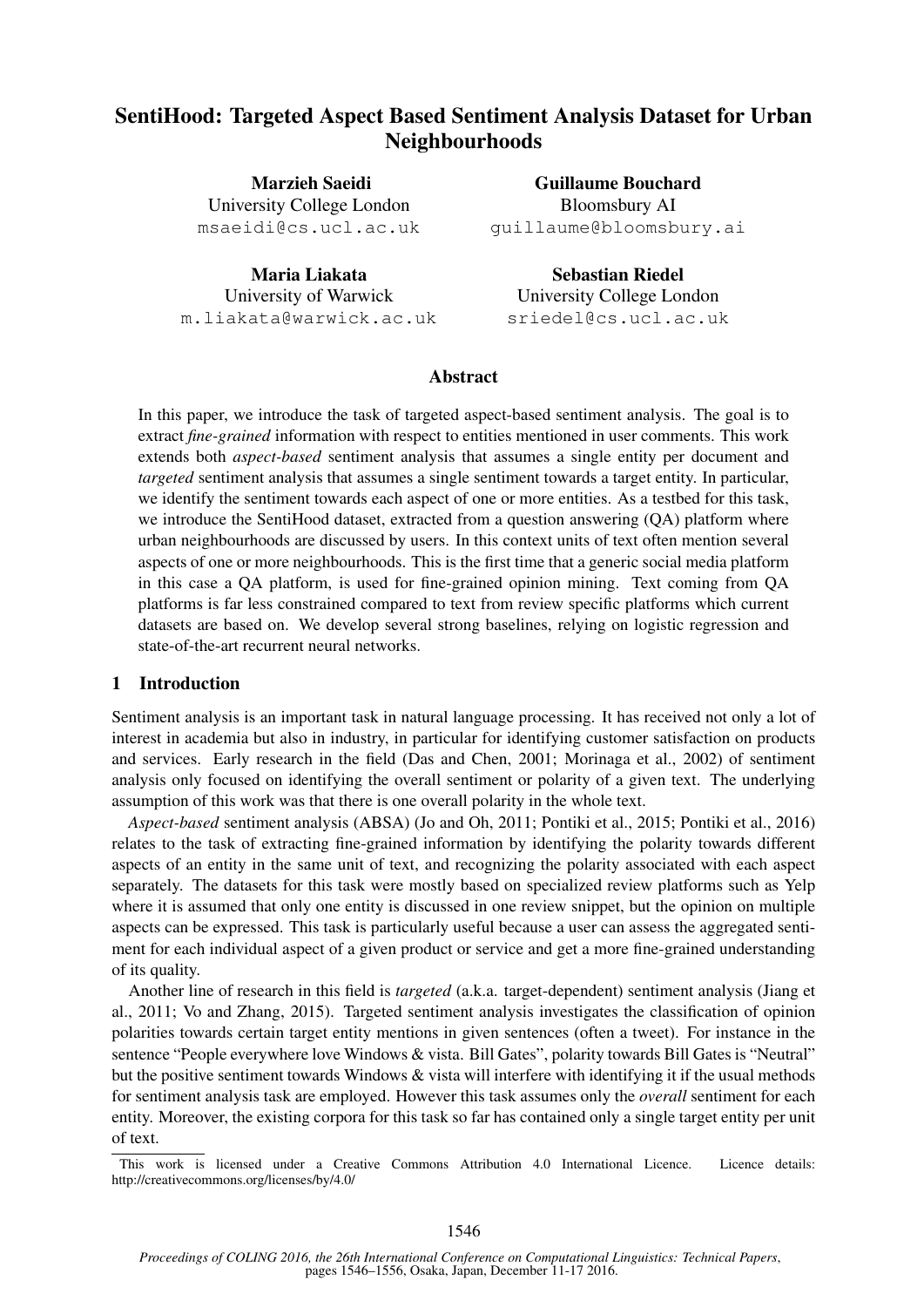Both settings are obviously limited, and there exists many scenarios in which sentiments towards different aspects of several entities are discussed in the same unit of text. As a running example, we use urban areas: choosing which area to live or to visit is an important task when moving or visiting a new city. Currently there are no dedicated platforms for reviewing and rating aspects of neighbourhoods of a city. However we can find many discussions and threads on several blogs and question answering platforms that discuss aspects of areas in many cities around the world. In general, these conversations are very comprehensible: they often contain specific information about several aspects of several neighbourhoods. One example is the following (area names are highlighted in bold and aspect related terms are underlined):

"*Other places to look at in South London are Streatham (good range of shops and restaurants, maybe a bit far out of central London but you get more for your money) Brixton (good transport links, trendy, can be a bit edgy) Clapham (good transport, good restaurants/pubs, can feel a bit dull, expensive) ...*"

The example above does not perfectly fit into the existing tasks in sentiment analysis mentioned earlier. In this work, we introduce a new task that not only subsumes the existing sub-fields of *targeted* and *aspect-based* sentiment analysis but it also makes less assumptions on the number of entities that can be discussed in the unit of text.

To compare with the existing aspect-based sentiment analysis task, take the following example from the restaurant dataset used by SemEval shared ABSA (Pontiki et al., 2016) task. "*The design of the space is good but the service is horrid!*". The ABSA task aims to identify that a positive sentiment towards the *ambiance* aspect is expressed (opinion target expression is "space"). Moreover, a negative sentiment is expressed towards the *service* aspect (opinion target expression is "service"). In this example, it is assumed that both of these opinions are expressed about a single restaurant which is not mentioned explicitly. However, take the following *synthetic* example that ABSA is not addressing:

"*The design of the space is good in Boqueria but the service is horrid, on the other hand, the staff in Gremio are very friendly and the food is always delicious.*"

In this example, more than one restaurant are discussed and restaurants for which opinions are expressed, are explicitly mentioned. We call these target entities. Current ABSA task can only recognise that positive and negative opinions towards aspect "service" are expressed. But it can not identify the target entity for each of these opinions (i.e. Germio and Boqueria respectively). Targeted aspect-based sentiment analysis handles extracting the target entities as well as different aspects and their relevant sentiments.

In the following, we argue that this task is both very relevant in practice, and raises interesting modelling questions. To facilitate research on this task we introduce the SentiHood dataset. SentiHood is based on the text from a QA platform in the domain of neighbourhoods of a city. Table 2 shows examples of input sentences and annotations provided.

| <b>Sentence</b>                                                             | <b>Labels</b>                |  |
|-----------------------------------------------------------------------------|------------------------------|--|
| The cheap parts of London are <b>Edmonton</b> and <b>Tottenham</b> and they | (Edmonton, price, Positive)  |  |
| are all poor, crime ridden and crowded with immigrants                      | (Tottenham, price, Positive) |  |
|                                                                             | (Edmonton,safety,Negative)   |  |
|                                                                             | (Tottenham,safety,Negative)  |  |
| <b>Hampstead</b> area, more expensive but a better quality of living than   | (Hampstead, price, Negative) |  |
| in Tufnell Park                                                             | (Hampstead, live, Positive)  |  |

Table 1: Examples of input sentences and output labels in the system.

Our contributions in this paper can be summarised as follows: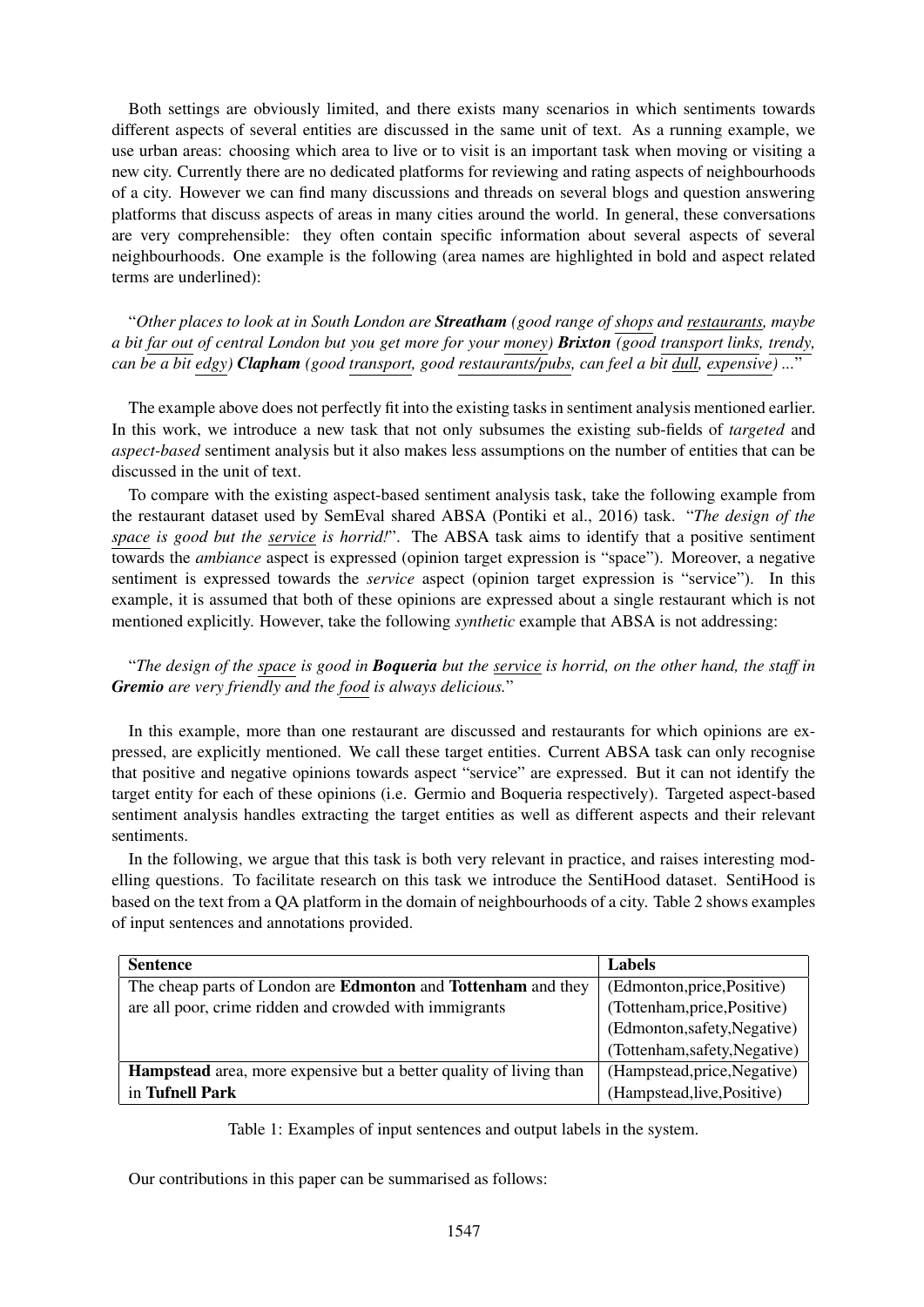- We introduce the task of *targeted aspect-based* sentiment analysis as a further step towards extracting more fine-grained information from more complex text in the field of sentiment analysis.
- We use the text from social media platforms, in particular QA, for fine-grained opinion mining. So far, all datasets in this field have utilised text from review specific platforms where certain assumptions can be made and data is more constrained and less noisy.
- We propose SentiHood, a benchmark dataset that is annotated for the task of targeted aspect-based sentiment analysis in the domain of urban neighbourhoods.
- We show that despite the fact that the texts in QA were not written with the goal of writing a review in mind, question answering platforms and online forums are in general rich in information.
- We provide strong baselines for the task using both logistic regression and Long Short Term Memory (LSTM) networks and analysis of the results.

# 2 SentiHood

SentiHood is a dataset for the task of *targeted aspect-based* sentiment analysis. It is based on the text taken from question answering platform of Yahoo! Answers that is filtered for questions relating to neighbourhoods of the city of London. In this section we explain the data collection and annotation process and summarise properties of the dataset.

# 2.1 Data Collection Process

Entities in the dataset are locations or neighbourhoods. Yahoo! Answers was queried using the name of each neighbourhood of the city of London. Location (entity) names were taken from the gazetteer GeoNames<sup>1</sup> and restricted to those within the boundaries of London. This list includes names of areas and boroughs and therefore entities are not always geographically exclusive (a borough contains several areas or neighbourhoods). The content of each question-answer pairs was aggregated and split into sentences. We keep only sentences that have a mention of a location entity name and discard other sentences.

# 2.2 Categories

The Number of location mentions in a single sentence in our dataset varies from one to over 50. To simplify the task, we only annotate sentences that contain one or two location mentions. These sentences were divided into two groups: sentences containing one location mention — Single, and sentences containing two location mentions — Multi. This is to observe the difficulty of annotating two groups by human annotators and by the models.

# 2.3 Aspects

Like existing work in the aspect-based sentiment analysis task (Brychcın et al., 2014), a pre-defined list of aspects is provided for annotators to choose from. These aspects are: *live*, *safety*, *price*, *quiet*, *dining*, *nightlife*, *transit-location*, *touristy*, *shopping*, *green-culture* and *multicultural*. Adding an additional aspect of *misc* was considered. However in the initial round of annotations, we realised that it had a negative effect on the decisiveness of annotators and it led to a lower overall agreement. Aspect *general* refers to a generic opinion about a location, e.g. "I love Camden Town".

# 2.4 Sentiment

For each selected aspect, annotators were required to select a polarity or sentiment. Most work in this area considers three sentiment categories of "Positive". "Negative" and "Neutral". In our annotation however, we only provided "Positive" and "Negative" sentiment labels. This is because in our data we rarely come across cases where aspects are discussed without a polarity.

<sup>1</sup>http://www.geonames.org/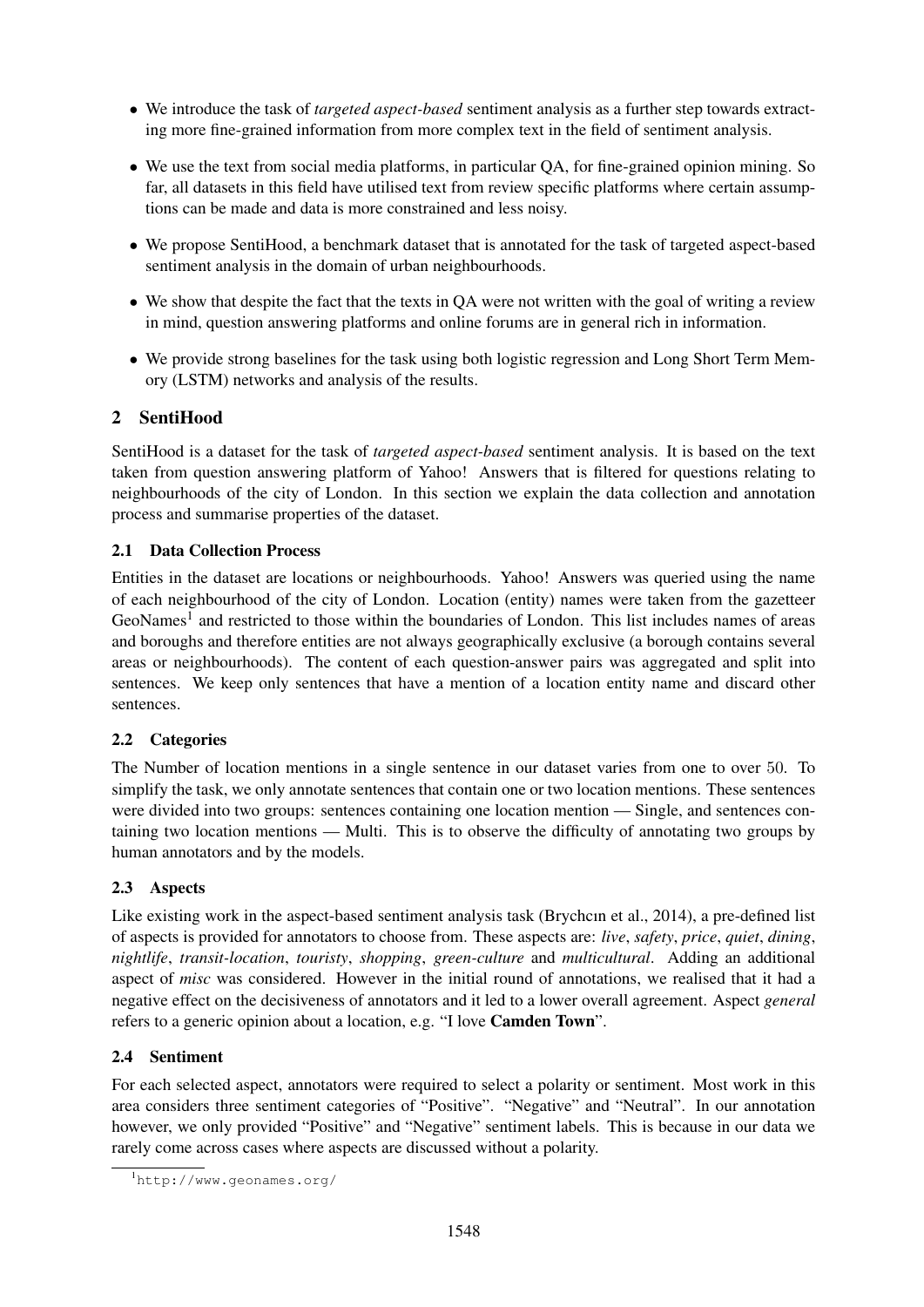# 2.5 Target Entity

Target entity is a location entity in which an opinion (aspect and sentiment) is expressed for. We also refer to target entity as target location.

#### 2.6 Out of scope

For the sentences that do not comply with our schema, we define the two following special labels. Sentences marked with one of the these labels are removed from the dataset.

- 1. Irrelevant: When the identified name does not refer to a location entity: for example in the sentence "Notting Hill (1999) stars Julia Roberts and Hugh Grant use the characteristic features of the area as a backdrop to the action", "Notting Hill" refers to the movie and not the area.
- 2. Uncertain: When two contradicting sentiments are expressed for the same location and aspect, e.g. "Like any other area, Camden Town has good and bad parts". Moreover, when the opinion is expressed for an area without a direct mention in the sentences, e.g. "It's a very trendy area and not too far from King's Cross".

### 2.7 Procedure:

We use the BRAT annotation tool (Stenetorp et al., 2012) to simplify the annotation task. Three annotators were initially selected for the task. None of the annotators are experts in linguistics. Annotators began by reading the guidelines and examples. Each annotator was then required to annotate a small subset of the data. After each round of annotation, agreements between annotators were calculated and discussed and this procedure continued until they reached a reasonable agreement. 10% of the whole dataset was randomly selected and annotated by all the three annotators. The annotator with the highest inter-annotator agreement was selected to annotate all the dataset.

**Agreements:** Cohen's Kappa coefficient( $K$ ) (COHEN, 1960) is often used for measuring the pairwise agreement between each two annotators for the task of aspect-based sentiment analysis (Gamon et al., 2005; Ganu et al., 2009) and other tasks (Liakata et al., 2010). The Kappa Coefficient is calculated over aspect-sentiment pairs per each location. Pairwise inter-annotator agreement for aspect categories measured using Cohen's Kappa is 0.73, 0.78 and 0.70, which is deemed of sufficient quality. It is worth mentioning that agreements on different aspect categories varied, with some aspects having a higher agreement rate. Agreements for aspect expressions are 0.93, 0.94, 0.93. These agreements indicate reasonably high inter-annotator agreements (Pavlopoulos, 2014).

Disagreements: Main disagreements between annotators occurred in detecting the aspect rather than detecting the sentiment, aspect expression or the target location. For instance, some annotators associated the expression "residential area" with a "Positive" sentiment for aspect "quiet" or "live" and others did not agree that "residential" implies quietness or desirable for living. In the case of disagreements, the vote of the majority was considered as the correct annotation.

Some ambiguity was also observed with respect to detecting the target location. This occurred mainly when a location is confined in another location. For instance the sentence "Angel in Inslington has many great restaurants for eating out" expresses a "Positive" sentiment for the aspect "dining" of area Angel which is within the borough of Islington. Some annotators suggested that the sentence also implies the same opinion for Islington. However at the end all annotators agreed that in such cases no implicit assumptions should be made and only confined area should be labeled.

# 2.8 Dataset

SentiHood currently contains annotated sentences containing one or two location entity mentions.<sup>2</sup> SentiHood contains 5215 sentences with 3862 sentences containing a single location and 1353 sentences containing multiple (two) locations. Figure 1 shows the number of sentences that are labeled with each aspect, breaking down on the sentiment "Positive" or "Negative". "Positive" sentiment is dominant for

 $^2$ Senti $\rm H$ ood data can be obtained at <code>http://annotate-neighborhood.com/download/download.html</code>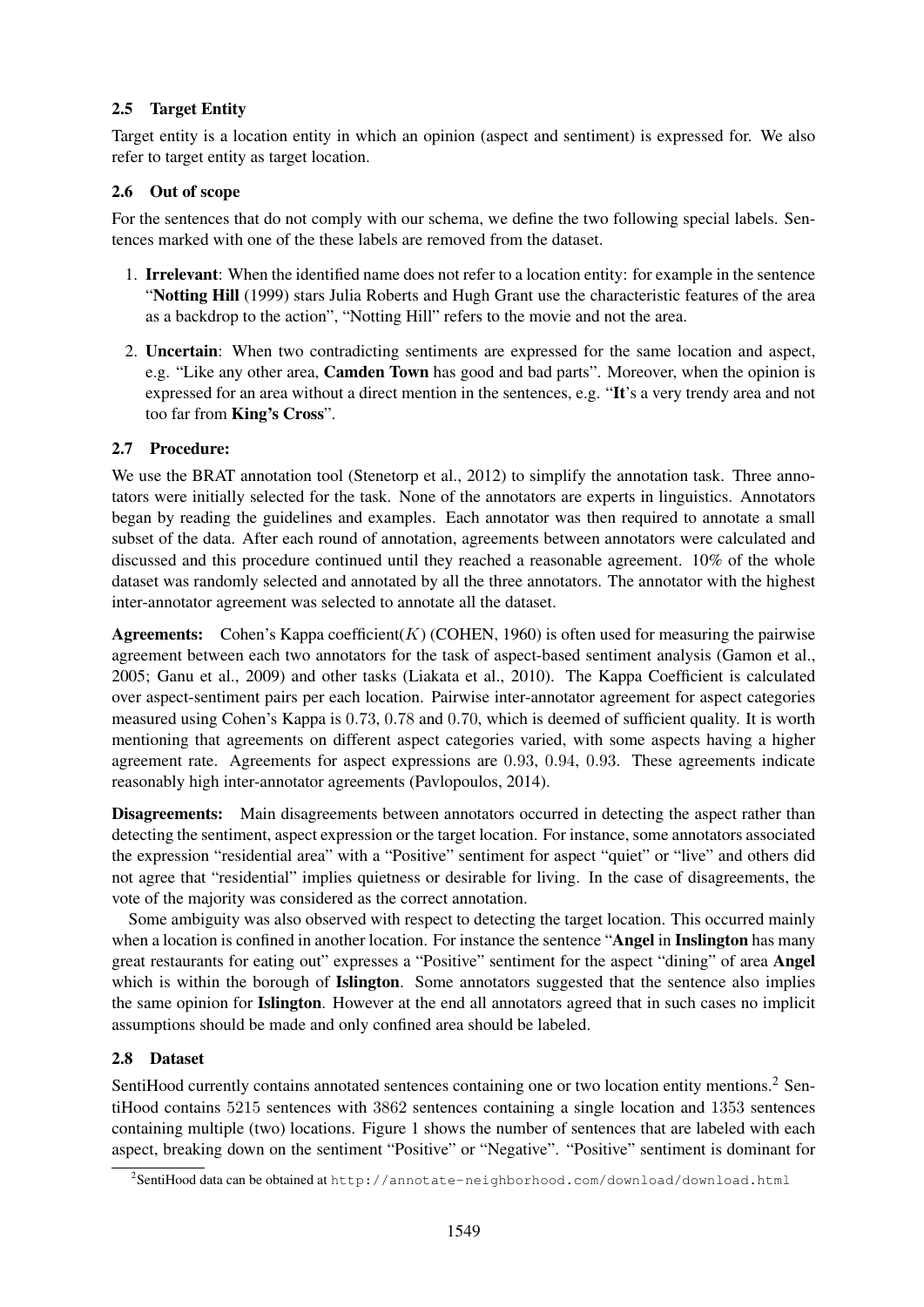aspects such as dining and shopping. This shows that for some aspects, people usually talk about areas that are good for it as oppose to areas that are not. The *general* aspect is the most frequent aspect with over 2000 sentences while aspect *touristy* has occurred in less than 100 sentences. Notice that since each sentence can contain one or more opinions, the total number of opinions (5920) in the dataset is higher than the number of sentences.

Location entity names are masked by **location1** and **location2** in the whole dataset, so the task does not involve identification and segmentation of the named entities. We also provide the dataset with the original location entity names.



Figure 1: Number of annotated aspects and their sentiments.

#### 3 Task

We define the task of targeted aspect-based sentiment analysis as follows: given a unit of text s (for example, a sentence), provide a list of tuples (labels)  $\{(l, a, p)\}_{t=0}^T$ , where p is the polarity expressed for the aspect  $a$  of entity l. Each sentence can have zero to  $T$  number of labels associated with it.

Within the current aspect-based sentiment analysis work, three tasks are defined (Brychcın et al., 2014): detecting the aspect, detecting the opinion target expression and detecting the sentiment, with detecting the opinion target expression being an intermediary task for identifying the sentiment of the aspect.

Here we focus on identifying only the aspect and sentiment for each entity. We identify each aspect, its relevant sentiment and the target location entity jointly by introducing a new polarity class called "None". "None" indicated that a sentence does not contain an opinion for the aspect a of location l. Therefore the overall task can be defined as a three-class classification task for each  $(l, a)$  pair with labels "Positive", "Negative", "None". Table 2 shows an example of the input sentence and output labels.

| <b>Sentence</b>                                               | Labels                                  |
|---------------------------------------------------------------|-----------------------------------------|
| <b>location1</b> is very safe and <b>location2</b> is too far | (location1,safety,Positive)             |
|                                                               | (location1,transit-location,None)       |
|                                                               | (location2,safety,None)                 |
|                                                               | (location2, transit-location, Negative) |

Table 2: Example of an input sentence and the output labels.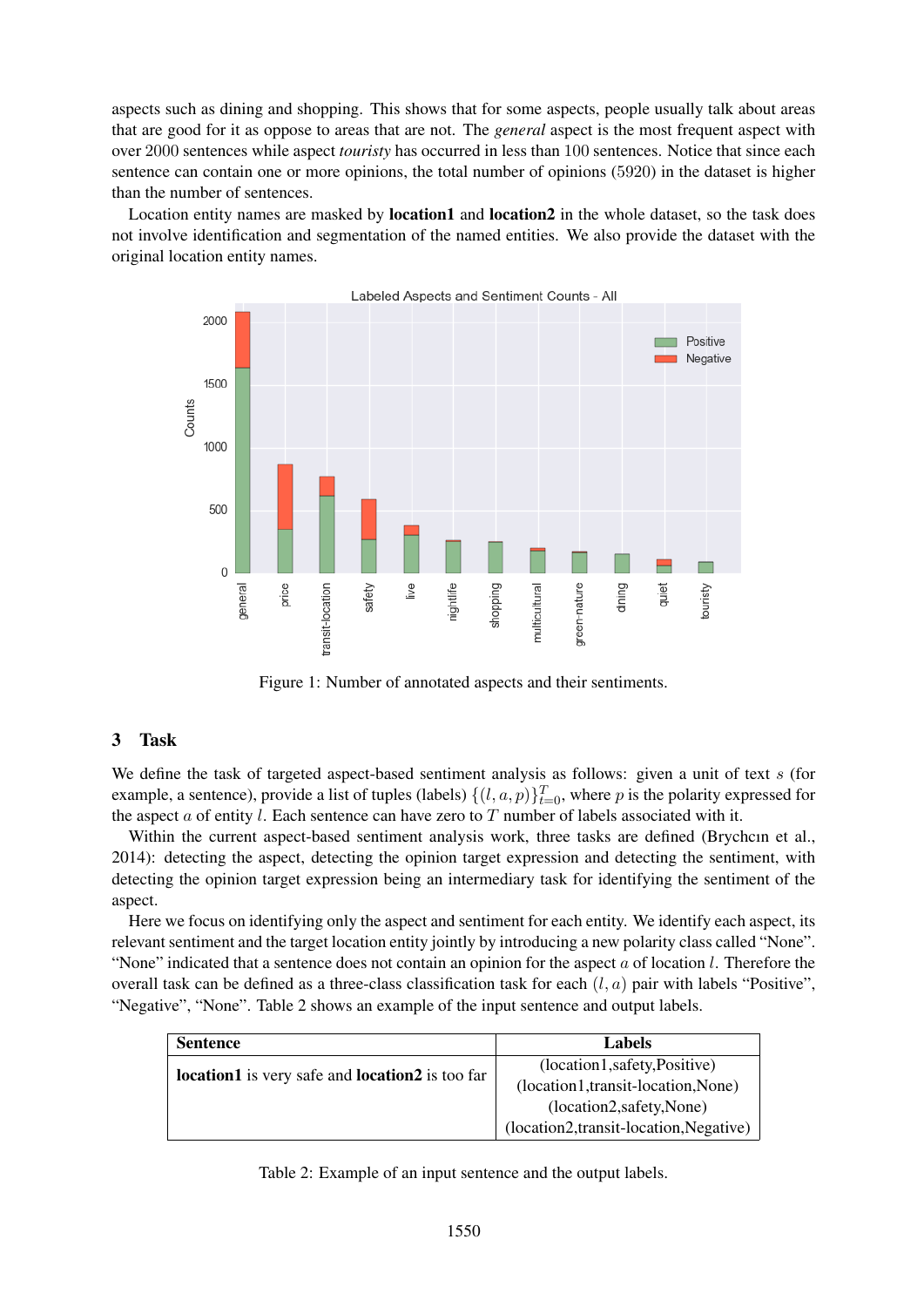#### 4 Evaluation

Most existing work in aspect-based sentiment analysis field, report  $F_1$  measure for aspect detection task, and accuracy for sentiment classification. The scores can be calculated over 2-class or 3-class sentiments (Pontiki et al., 2015). In our results,  $F_1$  score is calculated with a threshold that is optimized on validation set.

We also propose the AUC (area under the ROC curve) metric for both aspect and sentiment detection tasks. AUC captures the quality of the ranking of output scores and does not rely on a threshold.

#### 5 Baseline

Here we propose baselines for the task. In all our methods, we treat the task as a three-class classification for each aspect and use a softmax function as follows:

$$
p(y_{l,a} = c) = \text{softmax}(c) = \frac{\exp(w_c \cdot e_l + b_c)}{\sum_{c'=1}^{C} \exp(w_{c'} \cdot e_l + b_{c'})}
$$
(1)

where  $y_{l,a}$  is the sentiment label of aspect a for location l.  $w_c$  and  $b_c$  are the weights and the bias specific to each sentiment class c, respectively.  $e_l$  is a representation of location l. This representation can be a BoW or a distributional representation. Each method that we propose here define their own specific representation for  $e_l$ .

### 5.1 Logistic Regression

Many existing works in the aspect-based sentiment analysis task, $3$  use a classifier, such as logistic regression or SVM, based on linguistic features such as n-grams, POS information or more hand-engineered features. We can think of these features as a sparse representation  $e_l$  that enter the softmax in equation 1. More concretely, we define the following sparse representations of locations:

Mask target entity n-grams: For each location, we define an n-gram representation over the sentence and mask the target location using a special token. This can help to differentiate between representations of two locations present in the same sentence.

Left-right n-grams: we create an n-gram representation for both the right and the left context around each location mention. We then concatenate these two representations to obtain one single feature vector.

Left right pooling: Previously embedding representations over the left and right context have been used for automatic feature detection in the targeted sentiment analysis task (Vo and Zhang, 2015). Inspired by this approach, we obtain max, min, average and standard deviation pooling over all the word embeddings for left and right context separately. We then combine the pooled embeddings of the left and right context to obtain a single feature vector. Word embeddings are obtained by running word2vec tool on a combination of our Yahoo! Answers corpus and a substantially big corpus from the web.<sup>4</sup>

#### 5.2 Long Short-Term Memory (LSTM)

Inspired by the recent success of applying deep neural networks on language tasks, we use a bidirectional LSTM (Hochreiter and Schmidhuber, 1997) to learn a classifier for each of the aspects. Representations for a location  $(e_l)$  are obtained using one of the following two approaches:

**Final output state (LSTM - Final):**  $e_l$  is the output embedding of the bidirectional LSTM.

**Location output state (LSTM - Location):**  $e_l$  is the output representation at the index corresponding to the location entity as illustrated in Figure 2.

<sup>&</sup>lt;sup>3</sup>including participants of SemEval ABSA tasks

<sup>4</sup>http://ebiquity.umbc.edu/redirect/to/resource/id/351/UMBC-webbase-corpus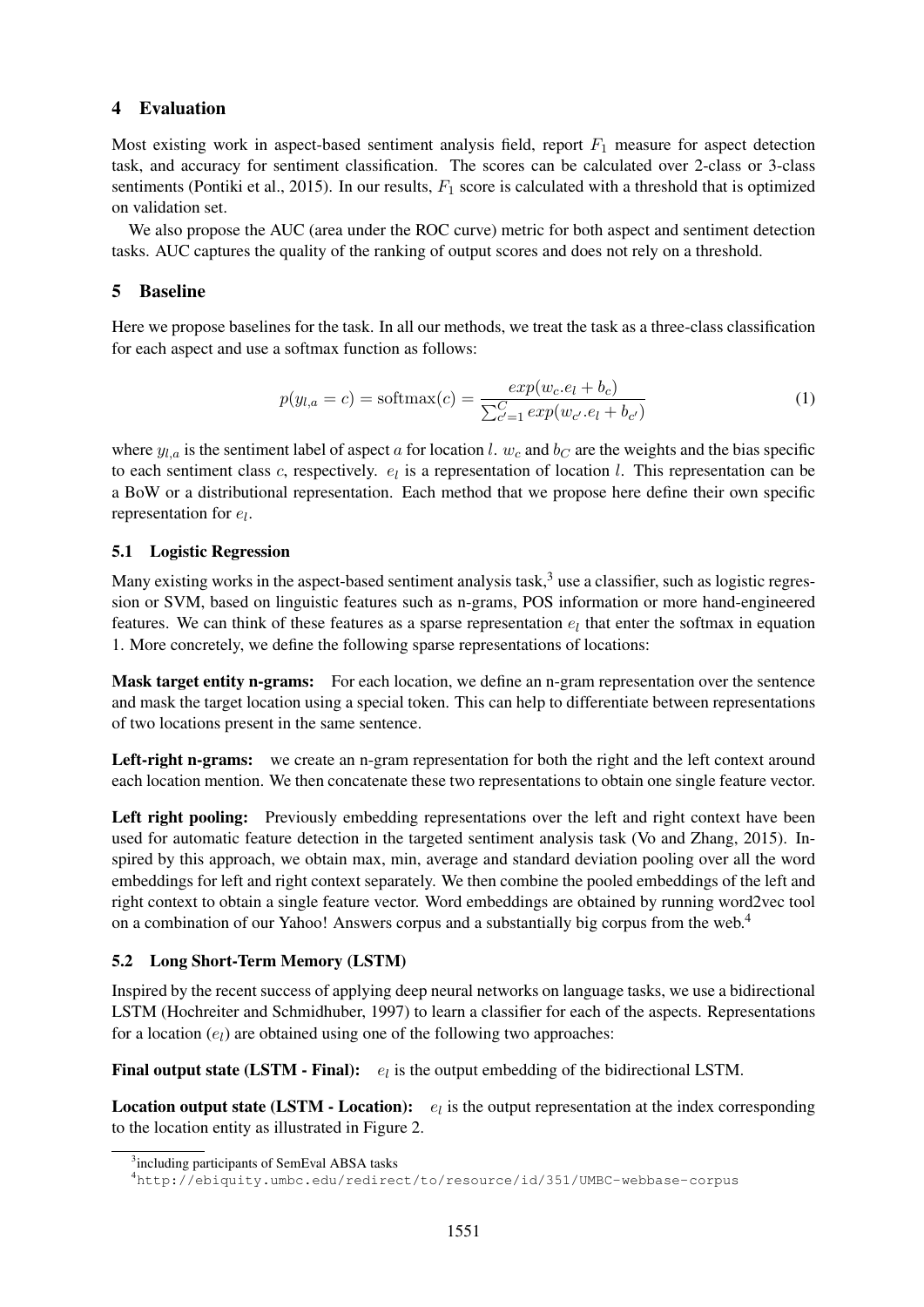

Figure 2: Bidirectional LSTM outputs a representation for each token in the sentence. The output state at the index of each location is then fed into a softmax layer to identify the sentiment class for the corresponding aspect. In this figure, LSTM is trained to identify the sentiment of aspect "price". Model should predict "Positive" for location1 and "Negative" for location2

### 6 Experiments

In this paper, we select the four most frequent aspects from the dataset which are: "price", "safety", "transit-location" and "general" but the same approach can be applied to the remaining aspects. We divide each collection of single and multiple location mentions into train, dev and test set, with each having 70%, 10% and 20% of data respectively. We choose the best model with respect to the dev set.

In the case of the LSTM, we evaluate the loss on both training set and dev set after each iteration. We save the best model which has the lowest loss on the dev set over all the iterations. We then run this model on the test set and report the results. We report results separately on both categories of single location sentences and sentences with two locations and over all the data in the test set. Results on single location sentences mainly show the ability of the model to detect the correct sentiment for an aspect. On the other hand, results on two location sentences demonstrate the ability of the system not only on detecting the relevant sentiment of an aspect but also on recognising the target entity of the opinion.

Training LSTMs We implement our LSTM models using tensorflow (ten, 2015). To tackle the problem of having an unbalanced dataset (i.e. too many "None" instances), we train the LSTM model in batches with every batch having the same number of sentences selected randomly from each sentiment class. We tune the hyper parameters of the model on the dev set. The best model uses hidden units of size 50 and batch sizes of size 150. The Adam optimizer is used for optimization with a starting learning rate of 0.01 which is tuned to be the best performing on the dev set. Dropout is used both on initial word embeddings and on LSTM cells with the probability of 0.001. Tensorflow (ten, 2015) is used for the implementation of LSTM.

Training Logistic Regression Logistic regression models were based on implementations from scikitlearn.<sup>5</sup> Since we have an unbalanced dataset, we use a weighted logistic regression. To obtain the best weights, we cross-validate them on the development set. Weights inversely proportional to the size of each class result in the best performance.

<sup>5</sup>http://scikit-learn.org/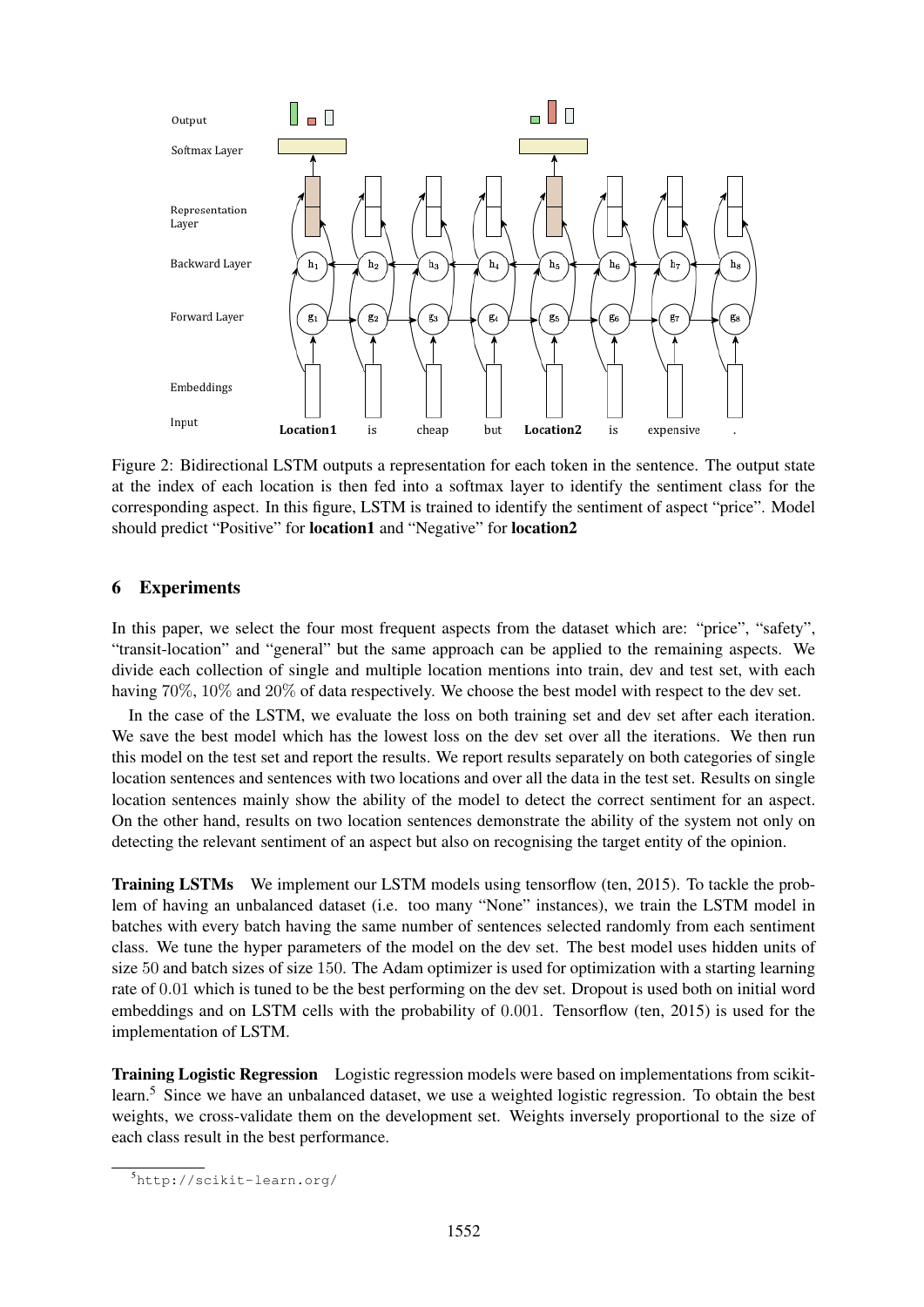#### 7 Results

Table 3 shows the results (averaged over all selected aspects) in terms of both  $F_1$ /accuracy and AUCs. It also shows the results of logistic regression based models versus LSTM models.

As we can see, the n-gram representation with location masking achieves slightly better results over the left-right context. N-grams include unigrams and bigrams. Also, by adding POS information, we gain an increase in the performance. We also experimented with adding tri-grams but it did not have a positive effect on the overall scores. Separating the left and the right context (LR-Left-Right) for BoW representation, does not improve the performance. Left-right pooling of dense embeddings performed weakly in comparison with other representations and therefore their results were omitted.

Amongst the two variations of LSTM, the model with final state embeddings does slightly better than the model where we use the embeddings at the location index, however they are not significantly different (with a  $p$  value less than 0.01). It is interesting to note that the best LSTM model is not superior to logistic regression model, especially in terms of AUC. This can be due to the fact that the amount of training data is not sufficient for LSTM to perform well. Moreover, while we provide some grammar information to logistic regression model through POS tags, such information is not incorporated into LSTM models. Another interesting observation is that the  $F_1$  measure for logistic regression model with n-grams and POS information is very low while this model's performance is superior to other models in terms of AUC. This is because in general, it is easier to rank prediction scores than to assign predicted labels to instances by choosing a hard threshold.

| Model                 | Aspect $(F_1)$ | Sentiment (Accuracy)   Aspect (AUC)   Sentiment (AUC) |       |       |
|-----------------------|----------------|-------------------------------------------------------|-------|-------|
| LR-Left-Right         | 0.683          | 0.847                                                 | 0.903 | 0.875 |
| $LR$ -Mask $(ngram)$  | 0.697          | 0.853                                                 | 0.918 | 0.885 |
| $LR$ -Mask(ngram+POS) | 0.393          | 0.875                                                 | 0.924 | 0.905 |
| LSTM-Final            | 0.689          | 0.820                                                 | 0.898 | 0.854 |
| LSTM-Location         | 0.693          | 0.819                                                 | 0.897 | 0.839 |

Table 3: Results of best logistic regression (LR) models and LSTM models.

Table 4 shows the average AUC (over aspect and sentimentclassification tasks) for two categories of data: Single — sentences that contain one location entity and Multi — sentences that contain two location entities. While logistic regression can perform slightly better on son Single location sentences, LSTM performs slightly better on Multi location sentences.

| Model                                        | Single Multi |                   |
|----------------------------------------------|--------------|-------------------|
| LR - Mask (n-gram + POS)   $0.916$   $0.907$ |              |                   |
| LSTM - Final                                 |              | $0.872 \pm 0.890$ |

Table 4: Results of best logistic regression (LR) and LSTM models on sentences with a single location (Single) and multiple locations (Multi). AUC scores are averaged over aspect and sentiment classification tasks.

Table 5 shows the break down of average AUC scores for each aspect. We can see that aspects such as "safety" can be predicted with a better AUC score than aspect "general".

| Model                                                            |  | Price   Safety   Transit   General         |
|------------------------------------------------------------------|--|--------------------------------------------|
| LR - Mask (n-gram + POS)   $0.940$   $0.960$   $0.879$   $0.864$ |  |                                            |
| LSTM - Final                                                     |  | $0.875$   $0.932$   $0.836$   <b>0.869</b> |

Table 5: LR and LSTM performance breakdown on aspects. AUC scores are averaged over aspect and sentiment detection.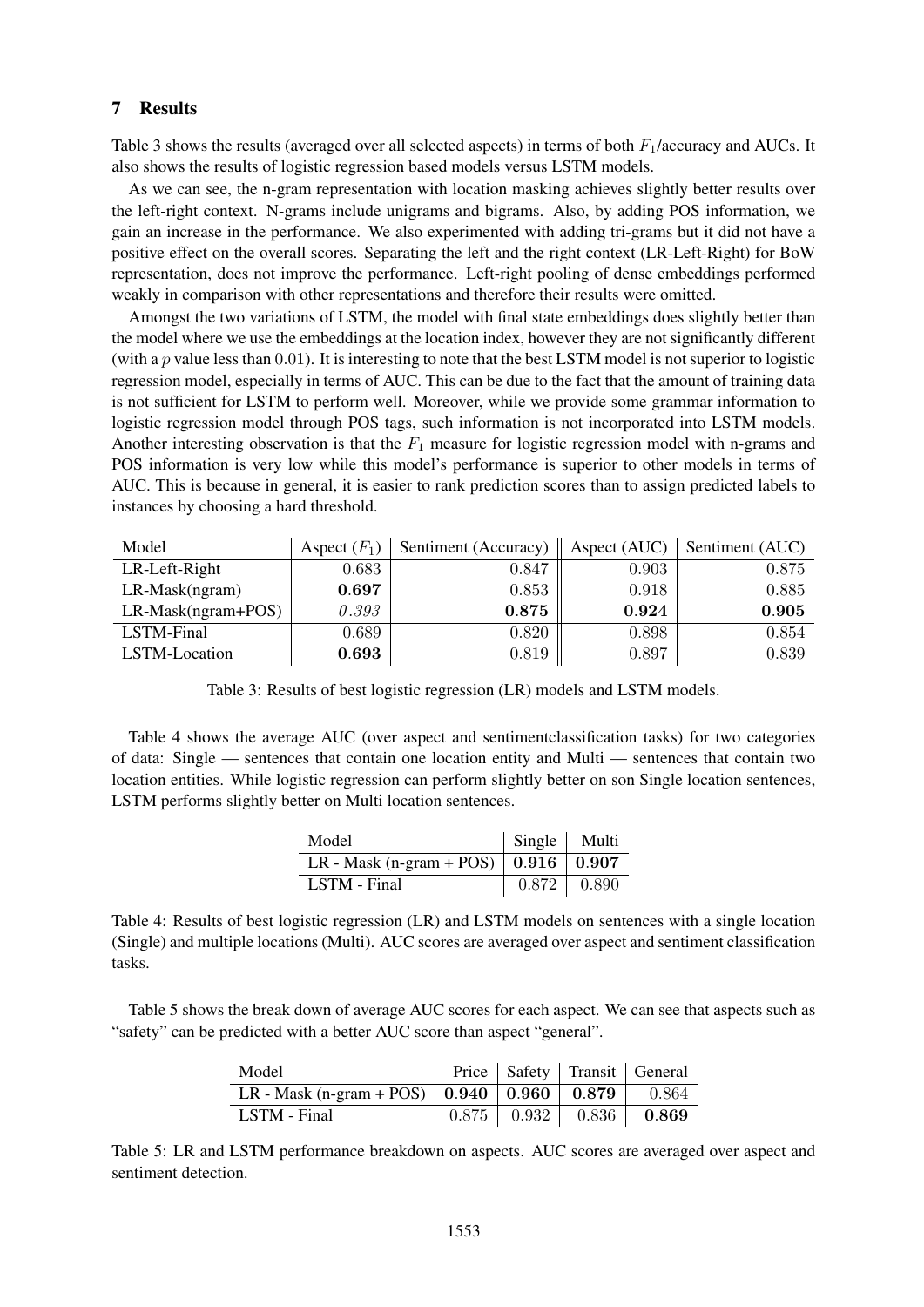Table 6 shows examples of correct and incorrect predictions using the best logistic regression model. The top part of the table contains examples that each contain a single location entity. At the bottom of the table, a sentence with two location entities is provided. The system correctly identifies that a "Positive" sentiment is expressed for the *general* aspect about location2. However, no sentiment is expressed for this aspect for location1.

| <b>Sentence</b>                                                        | Aspect  | <b>Predicted</b> | Label    |
|------------------------------------------------------------------------|---------|------------------|----------|
| <b>location1</b> is not a nice cheap residential area to live trust me | Price   | <b>Positive</b>  | Negative |
| <i>i</i> was born and raised there                                     |         |                  |          |
| I think you'd find it tough to find something affordable               | Price   | Positive         | Negative |
| in location1                                                           |         |                  |          |
| I can't recommend <b>location1</b> for affordability                   | Price   | <b>Negative</b>  | Negative |
|                                                                        |         |                  |          |
| I only know about <b>location1</b> , most people prefer location2      | General | <b>None</b>      | None     |
|                                                                        |         |                  |          |
| I only know about location1, most people prefer location2              | General | Positive         | Positive |
|                                                                        |         |                  |          |

Table 6: Examples of input sentences and predicted labels using the best system (LR - Mask (n-gram + POS). Target entity locations are highlighted in bold.

#### 8 Related Work

The term sentiment analysis was first used in (et al, 2003). Since then, the field has received much attention from both research and industry. Sentiment analysis has applications in almost in every domain and it raised many interesting research questions. Furthermore, the availability of a huge volume of opinionated data on social media platforms has accelerated the development in this area.

In the beginning work on sentiment analysis mainly focused on identifying the overall sentiment of a unit of text. The unit of text varied from document (Pang et al., 2002; Turney, 2002), paragraph or sentences (Hu and Liu, 2004). However, only considering the overall sentiment fails to capture the sentiments over the aspects on which an entity can be reviewed or sentiment expressed toward different entities. Two remedy this, two new tasks have been introduced: *aspect-based* sentiment analysis and *targeted* sentiment analysis.

Aspect based sentiment analysis assumes a *single entity* per a unit of analysis and tries to identify sentiments towards different aspects of the entity (Lu et al., 2011; Lakkaraju et al., 2014; Alghunaim, 2015; Bagheri et al., 2013; Somprasertsri and Lalitrojwong, 2008; Alghunaim, 2015; Lu et al., 2011; Titov and McDonald, 2008; Brody and Elhadad, 2010). This task however does not consider more than one entity in the given text.

Targeted (target dependent) sentiment analysis is another task that identifies polarity towards a target entity (as opposed to over entire unit of text) (Mitchell et al., 2013; Jiang et al., 2011; Dong et al., 2014; Vo and Zhang, 2015; Zhang et al., 2016). (Jiang et al., 2011) was the first to propose targeted sentiment analysis on Twitter and demonstrates the importance of targets by showing that 40% of sentiment errors are due to not considering them in classification. However this task only identifies the *overall sentiment* and the existing corpora for the task consist only of text with one single entity per unit of analysis.

The task of targeted aspect-based sentiment analysis caters for more generic text by making fewer assumptions while extracting fine-grained information.

#### 9 Conclusion

In this paper, we introduced the task of *targeted aspect-based* sentiment analysis and a new dataset. We also provide two strong baselines using logistic regression and LSTM. Ways to improve the baselines can involve using parse trees for identifying the context of each location. Data augmentation can be used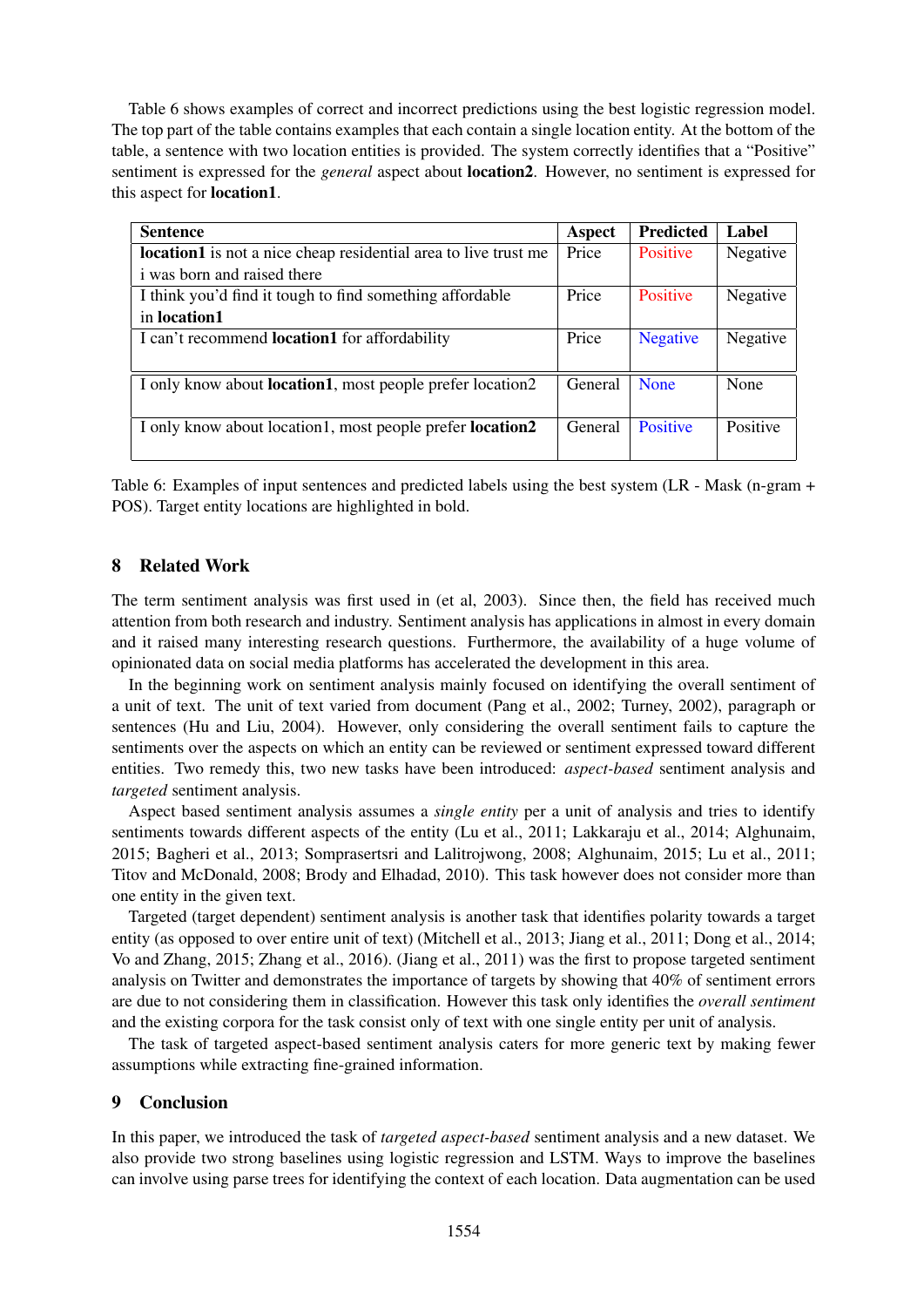to make the models and especially LSTM more robust to variations in the data. We also like to provide more detailed analysis of what each system can achieve.

#### References

- Abdulaziz Alghunaim. 2015. *A Vector Space Approach for Aspect-Based Sentiment Analysis*. Ph.D. thesis, Massachusetts Institute of Technology.
- Ayoub Bagheri, Mohamad Saraee, and Franciska De Jong. 2013. Care more about customers: unsupervised domain-independent aspect detection for sentiment analysis of customer reviews. *Knowledge-Based Systems*, 52:201–213.
- Samuel Brody and Noemie Elhadad. 2010. An unsupervised aspect-sentiment model for online reviews. In *Human Language Technologies: The 2010 Annual Conference of the North American Chapter of the Association for Computational Linguistics*, pages 804–812. Association for Computational Linguistics.
- Tomáš Brychcın, Michal Konkol, and Josef Steinberger. 2014. Uwb: Machine learning approach to aspect-based sentiment analysis. *SemEval 2014*, page 817.
- JACOB COHEN. 1960. A coefficient of agreement for nominal scales. *Educational and Psychological Measurement*, 20(1):37–46.
- Sanjiv Das and Mike Chen. 2001. Yahoo! for amazon: Extracting market sentiment from stock message boards. In *Proceedings of the Asia Pacific finance association annual conference (APFA)*, volume 35, page 43. Bangkok, Thailand.
- Li Dong, Furu Wei, Chuanqi Tan, Duyu Tang, Ming Zhou, and Ke Xu. 2014. Adaptive recursive neural network for target-dependent twitter sentiment classification. In *ACL (2)*, pages 49–54.
- Jeonghee Yi et al. 2003. Extracting sentiments about a given topic using natural language processing techniques; jeonghee yi et al; ibm. In *Proceedings of the Third IEEE International Conference on Data Mining (ICDM'03) 0-7695-1978-4/03*, volume 17.
- Michael Gamon, Anthony Aue, Simon Corston-Oliver, and Eric Ringger. 2005. Pulse: Mining customer opinions from free text. In *Advances in Intelligent Data Analysis VI*, pages 121–132. Springer.
- Gayatree Ganu, Noemie Elhadad, and Amelie Marian. 2009. Beyond the stars: Improving rating predictions using ´ review text content. In *WebDB*, volume 9, pages 1–6. Citeseer.

Sepp Hochreiter and Jürgen Schmidhuber. 1997. Long short-term memory. *Neural computation*, 9(8):1735–1780.

- Minqing Hu and Bing Liu. 2004. Mining and summarizing customer reviews. In *Proceedings of the tenth ACM SIGKDD international conference on Knowledge discovery and data mining*, pages 168–177. ACM.
- Long Jiang, Mo Yu, Ming Zhou, Xiaohua Liu, and Tiejun Zhao. 2011. Target-dependent twitter sentiment classification. In *Proceedings of the 49th Annual Meeting of the Association for Computational Linguistics: Human Language Technologies-Volume 1*, pages 151–160. Association for Computational Linguistics.
- Yohan Jo and Alice H Oh. 2011. Aspect and sentiment unification model for online review analysis. In *Proceedings of the fourth ACM international conference on Web search and data mining*, pages 815–824. ACM.
- Himabindu Lakkaraju, Richard Socher, and Chris Manning. 2014. Aspect specific sentiment analysis using hierarchical deep learning.
- Maria Liakata, Simone Teufel, Advaith Siddharthan, Colin R Batchelor, et al. 2010. Corpora for the conceptualisation and zoning of scientific papers. In *LREC*. Citeseer.
- Bin Lu, Myle Ott, Claire Cardie, and Benjamin K Tsou. 2011. Multi-aspect sentiment analysis with topic models. In *Data Mining Workshops (ICDMW), 2011 IEEE 11th International Conference on*, pages 81–88. IEEE.
- Margaret Mitchell, Jacqueline Aguilar, Theresa Wilson, and Benjamin Van Durme. 2013. Open domain targeted sentiment.
- Satoshi Morinaga, Kenji Yamanishi, Kenji Tateishi, and Toshikazu Fukushima. 2002. Mining product reputations on the web. In *Proceedings of the eighth ACM SIGKDD international conference on Knowledge discovery and data mining*, pages 341–349. ACM.